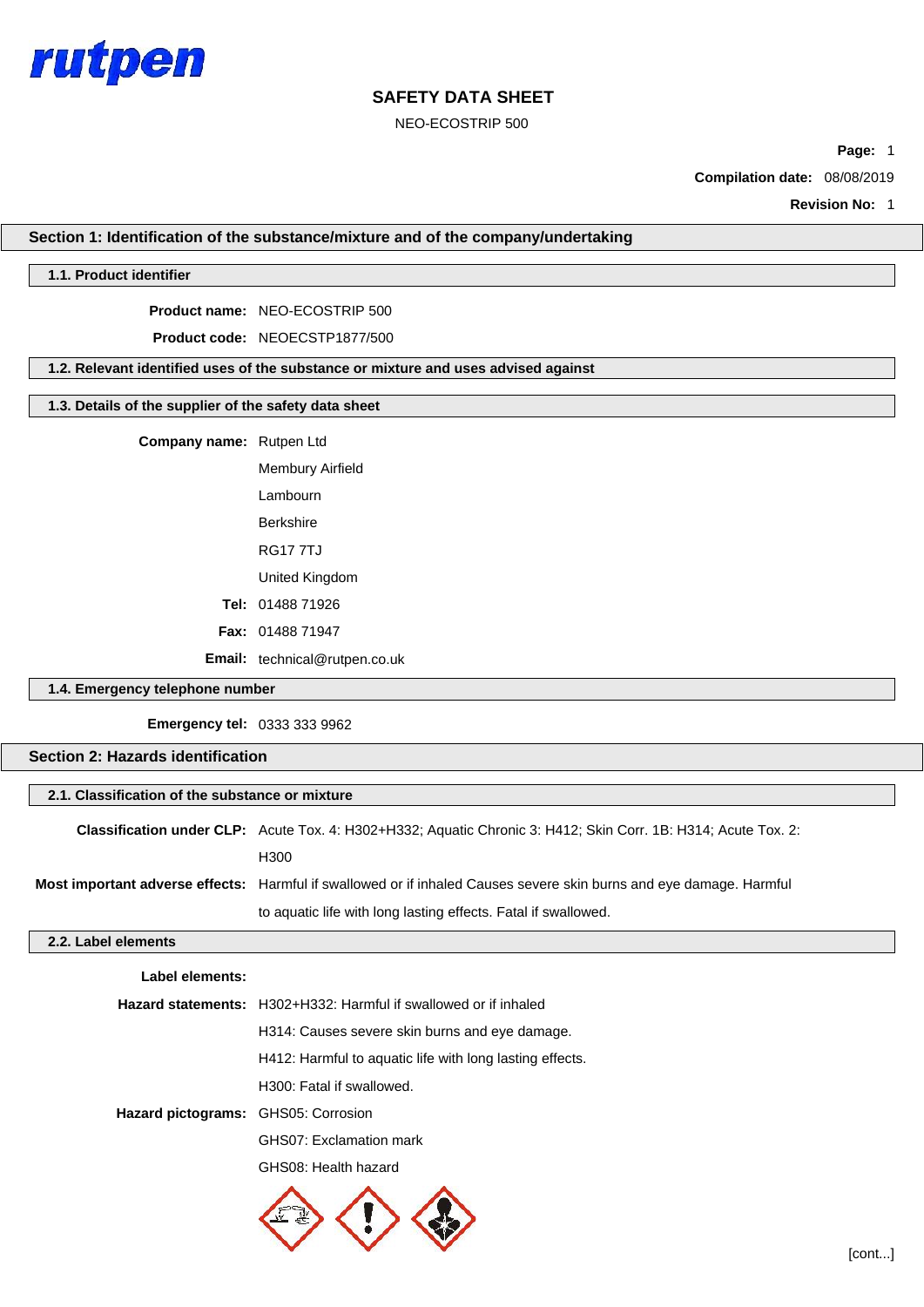NEO-ECOSTRIP 500

| <b>Signal words: Danger</b> |                                                                                         |
|-----------------------------|-----------------------------------------------------------------------------------------|
|                             | <b>Precautionary statements:</b> P260: Do not breathe dust/fume/gas/mist/vapours/spray. |
|                             | P280: Wear protective gloves/protective clothing/eye protection/face protection.        |
|                             | P301+P312: IF SWALLOWED: Call a POISON CENTRE or doctor if you feel unwell.             |
|                             | P301+P330+P331: IF SWALLOWED: Rinse mouth. Do NOT induce vomiting                       |
|                             | P303+P361+P353: IF ON SKIN (or hair): Take off immediately all contaminated clothing.   |
|                             | Rinse skin with water.                                                                  |
|                             | P304+P340: IF INHALED: Remove person to fresh air and keep comfortable for              |
|                             | breathing.                                                                              |
|                             |                                                                                         |

# **2.3. Other hazards**

**Other hazards:** In use, may form flammable / explosive vapour-air mixture.

**PBT:** This product is not identified as a PBT/vPvB substance.

# **Section 3: Composition/information on ingredients**

**3.2. Mixtures**

### **Hazardous ingredients:**

### BENZYL ALCOHOL - REACH registered number(s): 01-2119492630-38

| EINECS    | CAS      | 'WEL<br>PBT | <b>CLP Classification</b>                            | ≌ercent |
|-----------|----------|-------------|------------------------------------------------------|---------|
| 202-859-9 | 100-51-6 |             | 4: H332:<br>. 4: H302<br>Acute Tox.<br>Acute<br>Tox. | 30-50%  |

### GLYCOLIC ACID - REACH registered number(s): 01-2119485579-17

| 201-180-5 | $79 - 14 - 1$ | Acute Tox. 4: H332; Skin Corr. 1B: | 30-50% |  |
|-----------|---------------|------------------------------------|--------|--|
|           |               | H314                               |        |  |

# BENZENESULPHONIC ACID 4-C 10-13-SEC-ALKYLDERIVS - REACH registered number(s): 01-2119490234-40

| 287-494-3 | 85536-14-7 | Acute Tox. 4: H302; Skin Corr. 1C: | 10-30% |  |
|-----------|------------|------------------------------------|--------|--|
|           |            | H314: Aquatic Chronic 3: H412      |        |  |

### LOW BOILING POINT NAPHTHA - UNSPECIFIED - SOLVENT NAPHTHA (PETROLEUM), LIGHT AROM.

| 265-199-0 | 64742-95-6 | Asp. Tox. 1: H304; Flam. Liq. 3: H226; | l-10% |
|-----------|------------|----------------------------------------|-------|
|           |            | STOT SE 3: H335; Aquatic Chronic 2:    |       |
|           |            | H411                                   |       |

### POTASSIUM HYDROXIDE - REACH registered number(s): 01-2119487136-33

| 215-181-3 | 1310-58-3 | . Тох. 4: H302; Skin<br>Corr. 1A:<br>Acute<br>H <sub>314</sub> | 1% |
|-----------|-----------|----------------------------------------------------------------|----|
|           |           | $\sim$ $\sim$ $\sim$ $\sim$ $\sim$ $\sim$ $\sim$               |    |

# **Section 4: First aid measures**

# **4.1. Description of first aid measures**

**Skin contact:** Remove all contaminated clothes and footwear immediately unless stuck to skin.

Drench the affected skin with running water for 10 minutes or longer if substance is still

on skin. Transfer to hospital if there are burns or symptoms of poisoning.

**Eye contact:** Bathe the eye with running water for 15 minutes. Transfer to hospital for specialist examination. [cont...]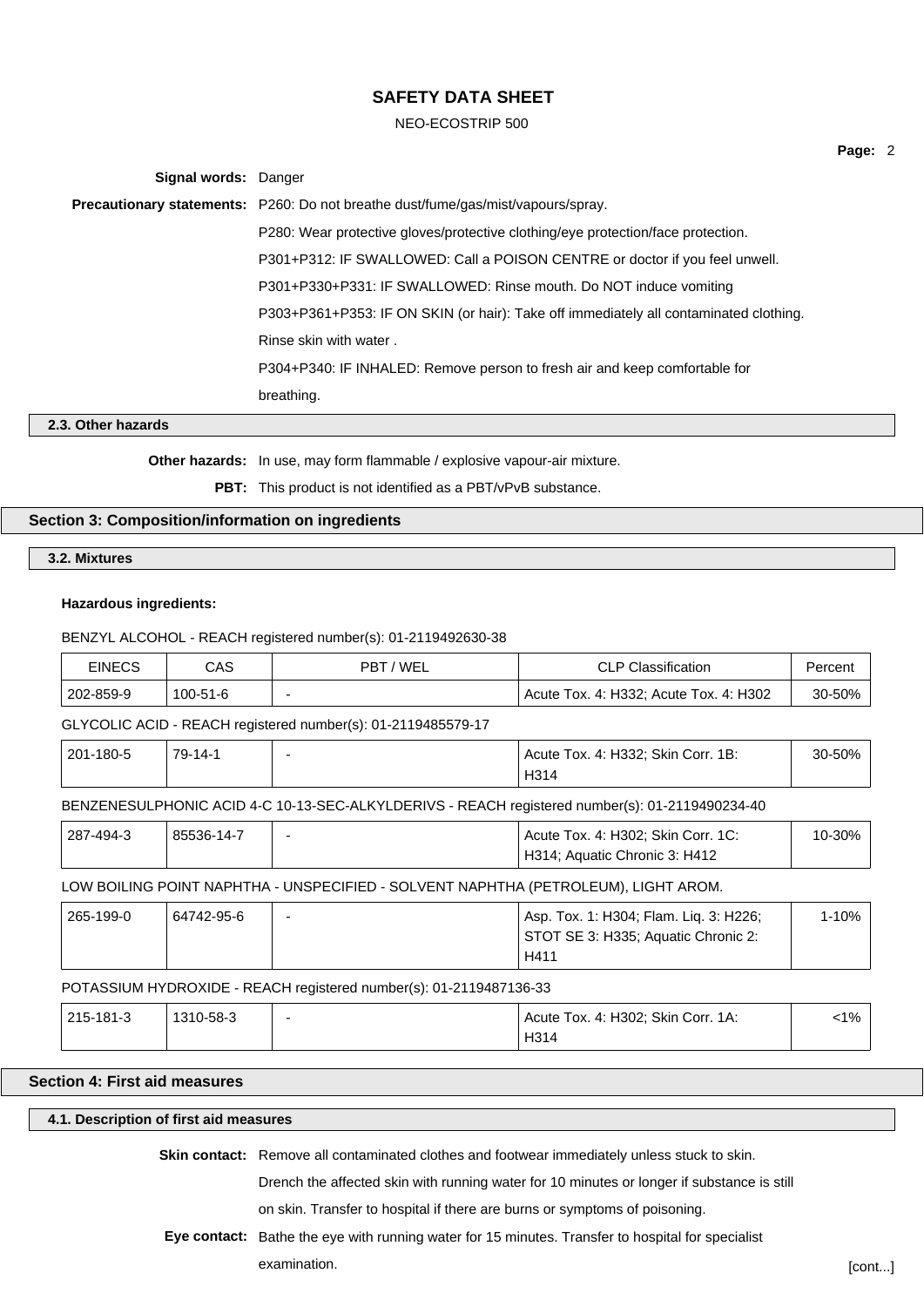#### NEO-ECOSTRIP 500

| Ingestion: Wash out mouth with water. Do not induce vomiting. Give 1 cup of water to drink every 10 |
|-----------------------------------------------------------------------------------------------------|
| minutes. If unconscious, check for breathing and apply artificial respiration if necessary.         |
| If unconscious and breathing is OK, place in the recovery position. Transfer to hospital            |
| as soon as possible.                                                                                |

**Inhalation:** Remove casualty from exposure ensuring one's own safety whilst doing so. If unconscious and breathing is OK, place in the recovery position. If conscious, ensure the casualty sits or lies down. If breathing becomes bubbly, have the casualty sit and provide oxygen if available. Transfer to hospital as soon as possible.

### **4.2. Most important symptoms and effects, both acute and delayed**

**Skin contact:** Blistering may occur. Progressive ulceration will occur if treatment is not immediate.

**Eye contact:** Corneal burns may occur. May cause permanent damage.

**Ingestion:** Corrosive burns may appear around the lips. Blood may be vomited. There may be bleeding from the mouth or nose.

**Inhalation:** There may be shortness of breath with a burning sensation in the throat. Exposure may cause coughing or wheezing.

**Delayed / immediate effects:** Immediate effects can be expected after short-term exposure.

**4.3. Indication of any immediate medical attention and special treatment needed**

**Immediate / special treatment:** Eye bathing equipment should be available on the premises.

# **Section 5: Fire-fighting measures**

# **5.1. Extinguishing media**

**Extinguishing media:** Suitable extinguishing media for the surrounding fire should be used. Use water spray

to cool containers.

### **5.2. Special hazards arising from the substance or mixture**

**Exposure hazards:** Corrosive. In combustion emits toxic fumes.

### **5.3. Advice for fire-fighters**

**Advice for fire-fighters:** Wear self-contained breathing apparatus. Wear protective clothing to prevent contact

with skin and eyes.

# **Section 6: Accidental release measures**

# **6.1. Personal precautions, protective equipment and emergency procedures**

**Personal precautions:** Notify the police and fire brigade immediately. If outside keep bystanders upwind and away from danger point. Mark out the contaminated area with signs and prevent access to unauthorised personnel. Do not attempt to take action without suitable protective clothing - see section 8 of SDS. Turn leaking containers leak-side up to prevent the escape of liquid.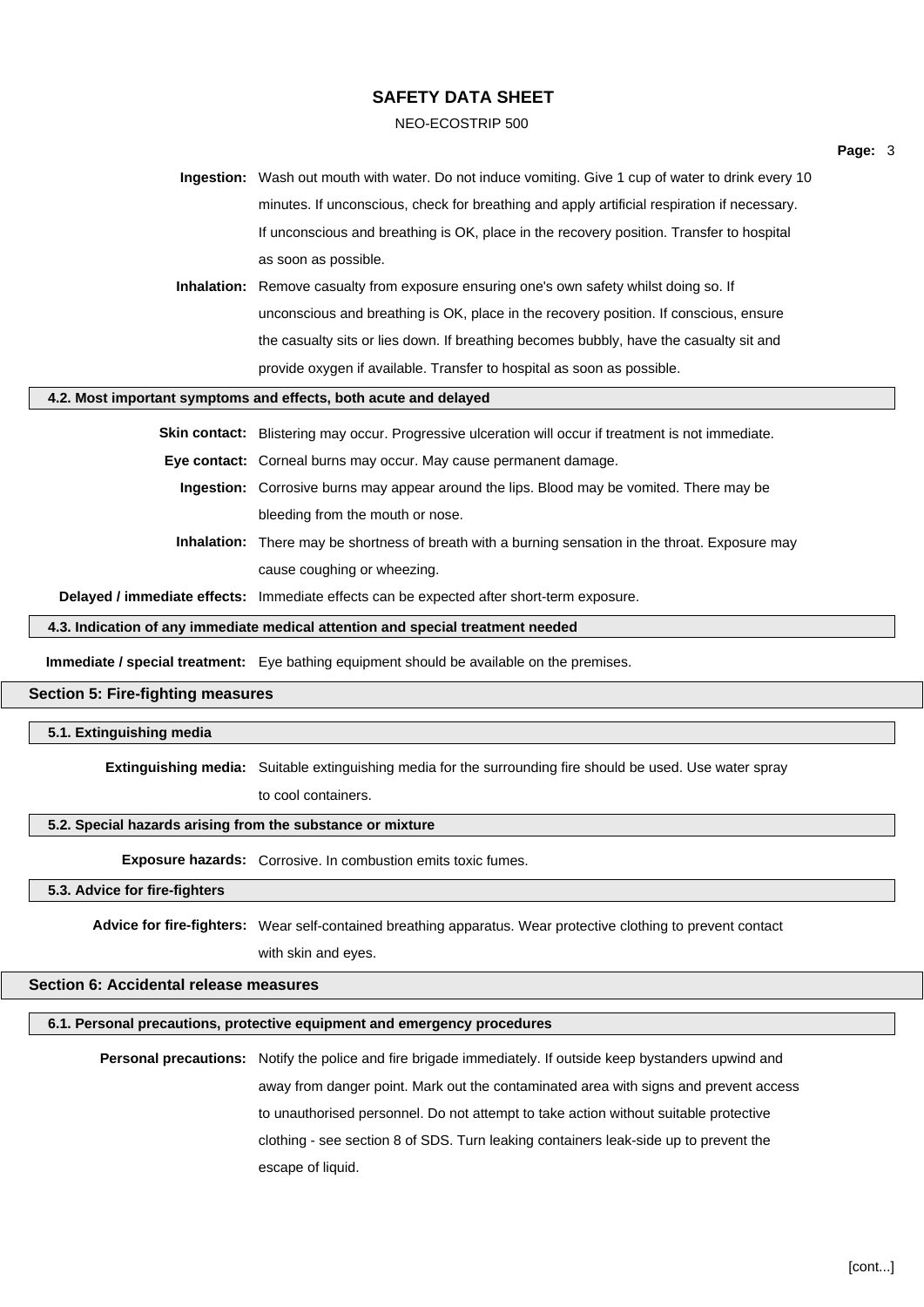#### NEO-ECOSTRIP 500

#### **6.2. Environmental precautions**

**Environmental precautions:** Do not discharge into drains or rivers. Contain the spillage using bunding.

# **6.3. Methods and material for containment and cleaning up**

**Clean-up procedures:** Clean-up should be dealt with only by qualified personnel familiar with the specific

substance. Absorb into dry earth or sand. Transfer to a closable, labelled salvage

container for disposal by an appropriate method.

### **6.4. Reference to other sections**

**Reference to other sections:** Refer to section 8 of SDS.

# **Section 7: Handling and storage**

### **7.1. Precautions for safe handling**

**Handling requirements:** Avoid direct contact with the substance. Ensure there is sufficient ventilation of the area.

Do not handle in a confined space. Avoid the formation or spread of mists in the air.

#### **7.2. Conditions for safe storage, including any incompatibilities**

**Storage conditions:** Store in a cool, well ventilated area. Keep container tightly closed.

# **7.3. Specific end use(s)**

**Specific end use(s):** No data available.

#### **Section 8: Exposure controls/personal protection**

#### **8.1. Control parameters**

#### **Hazardous ingredients:**

#### **POTASSIUM HYDROXIDE**

|              | Workplace exposure limits: | Respirable dust  |            |              |
|--------------|----------------------------|------------------|------------|--------------|
| <b>State</b> | 8 hour TWA                 | 15 min. STEL     | 8 hour TWA | 15 min. STEL |
| UK           |                            | $2 \text{ mg/m}$ |            |              |

#### **DNEL/PNEC Values**

**DNEL / PNEC** No data available.

**8.2. Exposure controls**

**Engineering measures:** Ensure there is sufficient ventilation of the area. **Respiratory protection:** Self-contained breathing apparatus must be available in case of emergency. **Hand protection:** Impermeable gloves. **Eye protection:** Tightly fitting safety goggles. Ensure eye bath is to hand.

**Skin protection:** Impermeable protective clothing.

### **Section 9: Physical and chemical properties**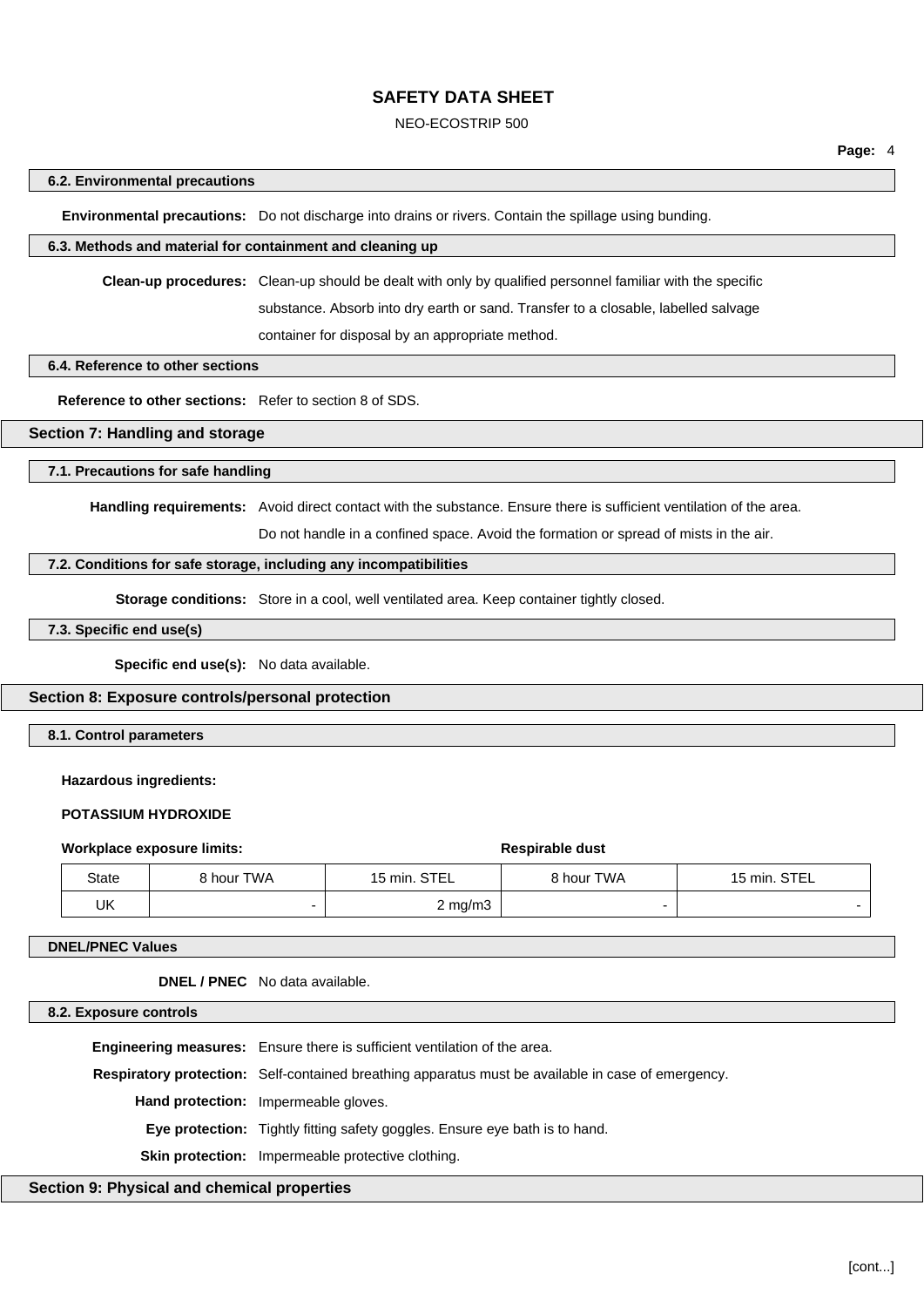NEO-ECOSTRIP 500

**9.1. Information on basic physical and chemical properties State:** Liquid **Colour:** Colourless **Odour:** Characteristic odour **Viscosity:** Viscous **Flash point°C:** >93 **pH:** 8 **9.2. Other information Other information:** No data available. **Section 10: Stability and reactivity 10.1. Reactivity Reactivity:** Stable under recommended transport or storage conditions. **10.2. Chemical stability**

**Chemical stability:** Stable under normal conditions.

**10.3. Possibility of hazardous reactions**

**Hazardous reactions:** Hazardous reactions will not occur under normal transport or storage conditions.

Decomposition may occur on exposure to conditions or materials listed below.

**10.4. Conditions to avoid**

**Conditions to avoid:** Heat.

**10.5. Incompatible materials**

**Materials to avoid:** Strong oxidising agents. Strong acids.

# **10.6. Hazardous decomposition products**

**Haz. decomp. products:** In combustion emits toxic fumes.

# **Section 11: Toxicological information**

**11.1. Information on toxicological effects**

# **Hazardous ingredients:**

## **BENZYL ALCOHOL**

| <b>IVN</b>       | <b>RAT</b> | LD50 | 53   | mg/kg |
|------------------|------------|------|------|-------|
| ORL              | <b>MUS</b> | LD50 | 1360 | mg/kg |
| ORL <sup>'</sup> | <b>RAT</b> | LD50 | 1230 | mg/kg |

# **LOW BOILING POINT NAPHTHA - UNSPECIFIED - SOLVENT NAPHTHA (PETROLEUM), LIGHT AROM.**

| ORL<br>. .<br>^ ^<br>۰л٬<br>. ורי<br>,,,,<br>$ -$ |
|---------------------------------------------------|
|---------------------------------------------------|

[cont...]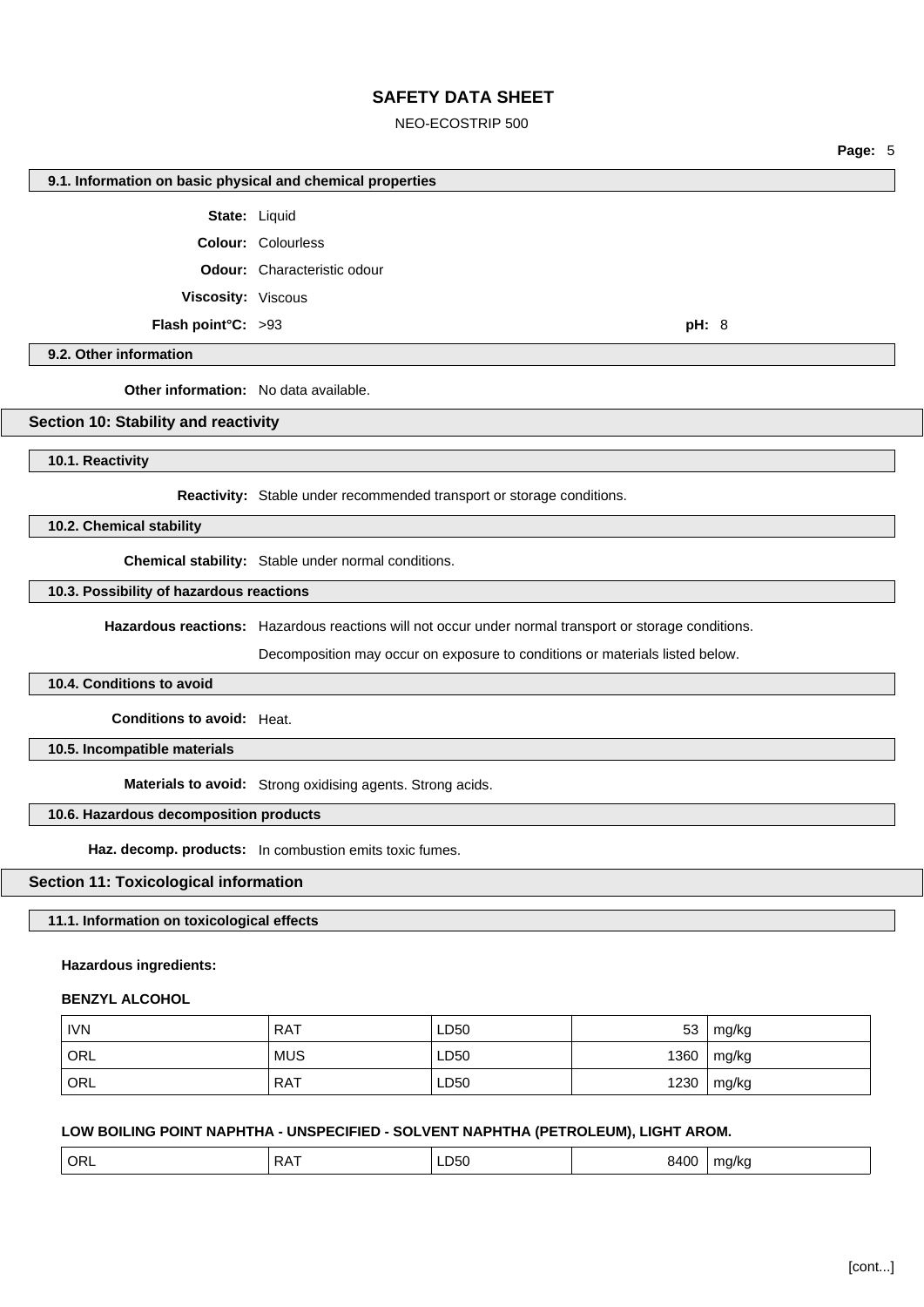### NEO-ECOSTRIP 500

### **Page:** 6

#### **POTASSIUM HYDROXIDE**

| $\overline{ORL}$ | $DA^{\pi}$<br>↘ | LD50<br>$ -$ | 220<br>.<br>$\sim$ | ma/ka<br>. . |
|------------------|-----------------|--------------|--------------------|--------------|
|------------------|-----------------|--------------|--------------------|--------------|

#### **Relevant hazards for product:**

| Hazard                        | Route          | Basis                 |
|-------------------------------|----------------|-----------------------|
| Acute toxicity (ac. tox. 4)   | <b>INH ING</b> | Hazardous: calculated |
| Skin corrosion/irritation     | DRM            | Hazardous: calculated |
| Serious eye damage/irritation | OPT            | Hazardous: calculated |

#### **Symptoms / routes of exposure**

**Skin contact:** Blistering may occur. Progressive ulceration will occur if treatment is not immediate.

**Eye contact:** Corneal burns may occur. May cause permanent damage.

- **Ingestion:** Corrosive burns may appear around the lips. Blood may be vomited. There may be bleeding from the mouth or nose.
- **Inhalation:** There may be shortness of breath with a burning sensation in the throat. Exposure may cause coughing or wheezing.

**Delayed / immediate effects:** Immediate effects can be expected after short-term exposure.

### **Section 12: Ecological information**

**12.1. Toxicity**

**Ecotoxicity values:** No data available.

#### **12.2. Persistence and degradability**

**Persistence and degradability:** Biodegradable.

### **12.3. Bioaccumulative potential**

**Bioaccumulative potential:** No bioaccumulation potential.

**12.4. Mobility in soil**

**Mobility:** Readily absorbed into soil.

**12.5. Results of PBT and vPvB assessment**

**PBT identification:** This product is not identified as a PBT/vPvB substance.

**12.6. Other adverse effects**

**Other adverse effects:** Negligible ecotoxicity.

**Section 13: Disposal considerations**

### **13.1. Waste treatment methods**

**Disposal operations:** Transfer to a suitable container and arrange for collection by specialised disposal

company.

**NB:** The user's attention is drawn to the possible existence of regional or national

regulations regarding disposal.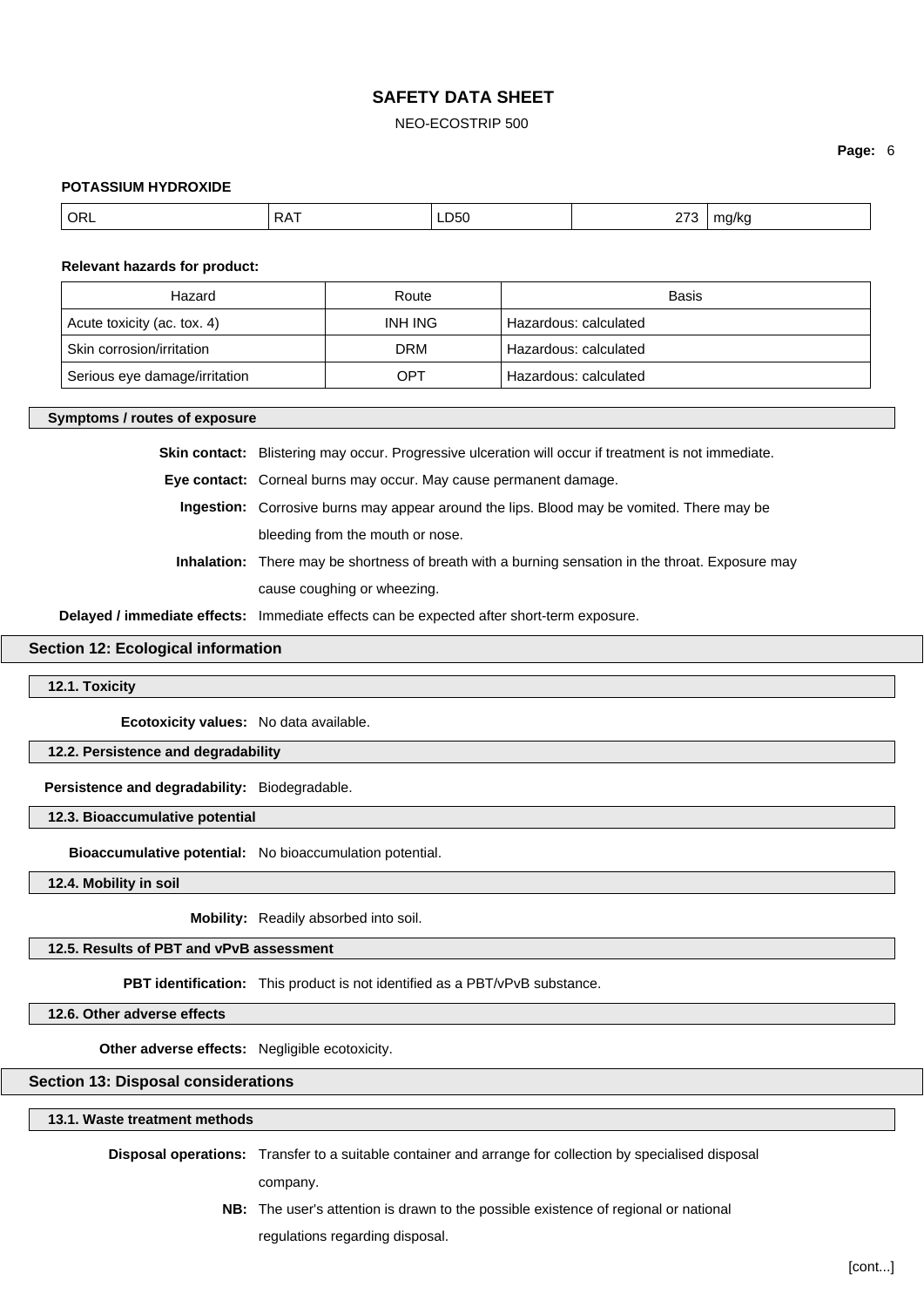### NEO-ECOSTRIP 500

**Page:** 7

### **Section 14: Transport information**

**14.1. UN number**

**UN number:** UN1760

**14.2. UN proper shipping name**

**Shipping name:** CORROSIVE LIQUID, N.O.S.

**14.3. Transport hazard class(es)**

**Transport class:** 8

**14.4. Packing group**

**Packing group:** II

**14.5. Environmental hazards**

**Environmentally hazardous:** No **Marine pollutant:** No

**14.6. Special precautions for user**

**Special precautions:** No special precautions.

**Tunnel code:** E

**Transport category:** 2

**Section 15: Regulatory information**

### **15.1. Safety, health and environmental regulations/legislation specific for the substance or mixture**

**Specific regulations:** Not applicable.

**15.2. Chemical Safety Assessment**

**Chemical safety assessment:** A chemical safety assessment has not been carried out for the substance or the mixture

by the supplier.

# **Section 16: Other information**

### **Other information**

| <b>Other information:</b> according to Regulation (EC) No. 1907/2006 (REACH) with its amendment Regulation |
|------------------------------------------------------------------------------------------------------------|
| (EU) 2015/830                                                                                              |
| * indicates text in the SDS which has changed since the last revision.                                     |
| <b>Phrases used in s.2 and s.3:</b> H226: Flammable liquid and vapour.                                     |
| H300: Fatal if swallowed.                                                                                  |
| H302: Harmful if swallowed.                                                                                |
| H302+H332: Harmful if swallowed or if inhaled                                                              |
| H304: May be fatal if swallowed and enters airways.                                                        |
| H314: Causes severe skin burns and eye damage.                                                             |
| H332: Harmful if inhaled.                                                                                  |
| H335: May cause respiratory irritation.                                                                    |